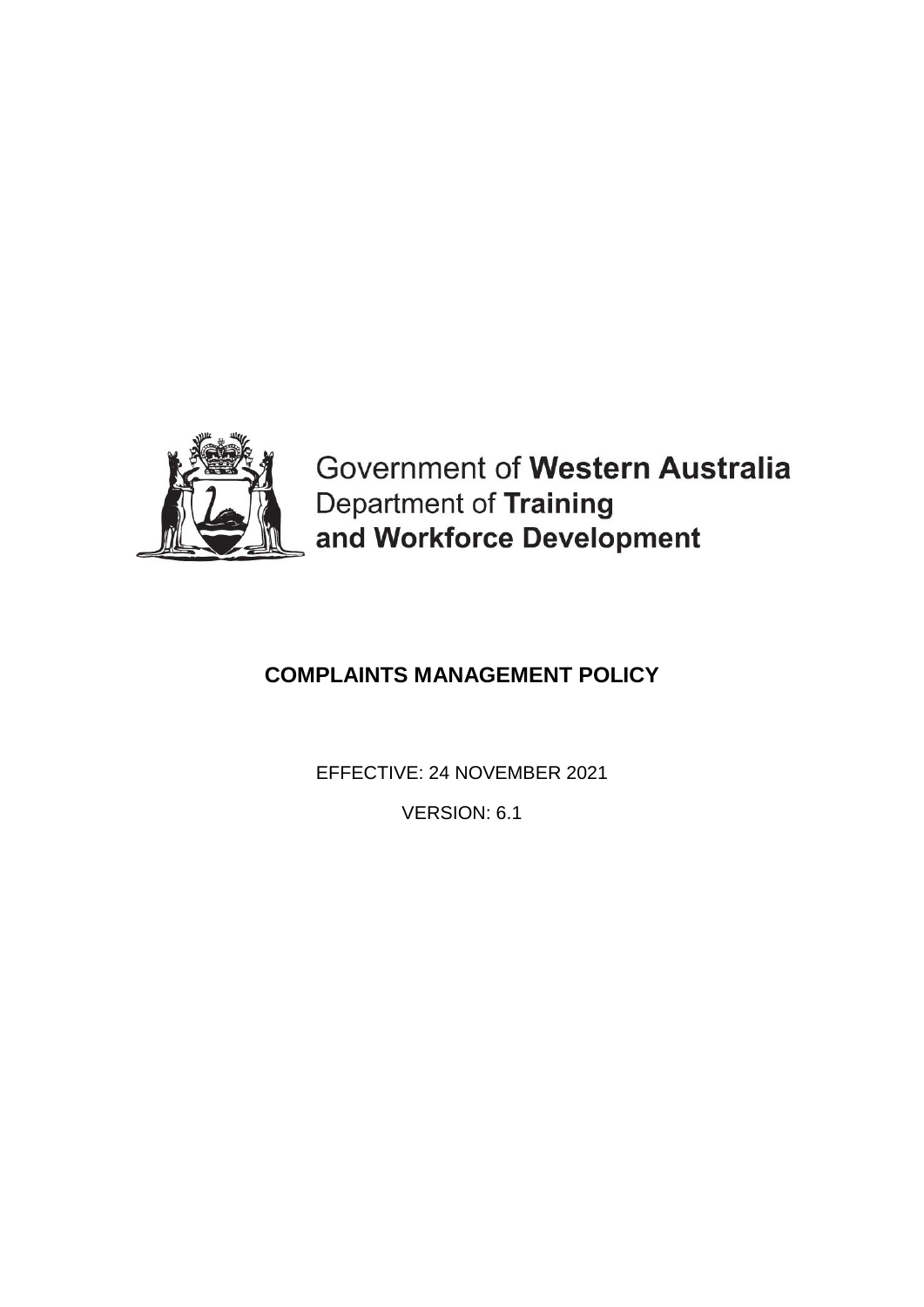# **CONTENTS**

All policy and procedural statements contained within this document are lawful orders<br>for the purposes of section 80(a) of the Public Sector Management Act 1994 (WA) and are therefore to be observed by all Department of Training and Workforce employees.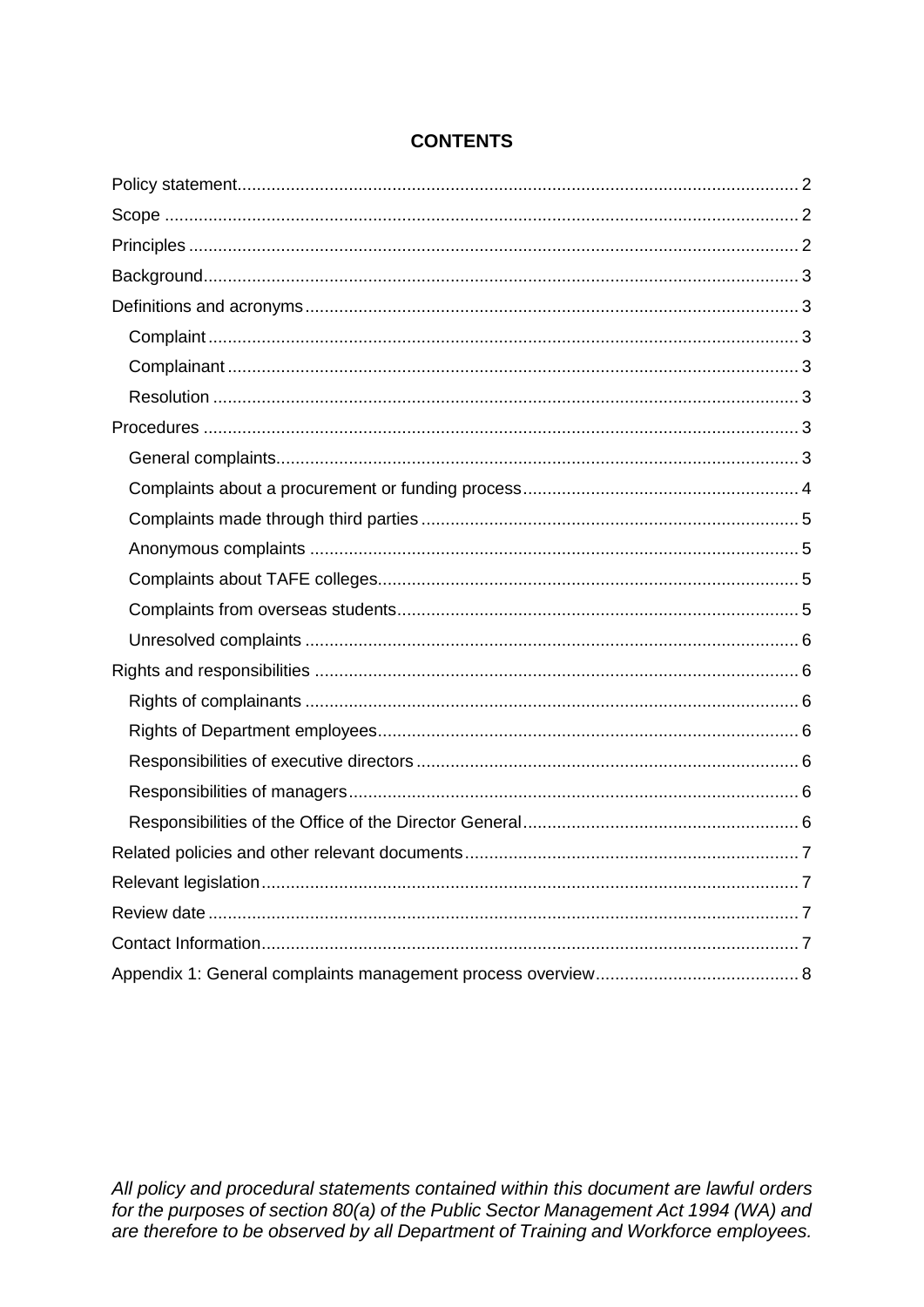# <span id="page-2-0"></span>**POLICY STATEMENT**

This policy establishes a general complaints management system to manage complaints about services and products provided to clients, stakeholders and the general public by the Department of Training and Workforce Development (the Department).

The policy aims to:

- promote effective complaints management within the Department;
- establish a complaints management system that is fit for purpose and conforms to the Australian Standard on Complaints Handling (AS ISO 10002:2014) and Ombudsman Western Australia Complaints Management Guidelines;
- support the provision of high quality services to clients;
- enhance the Department's relationship with its clients; and
- enable monitoring and evaluation of complaints data to improve service delivery.

# <span id="page-2-1"></span>**SCOPE**

This policy covers complaints made by external clients, members of the public, other government agencies and respondents to quotes and tenders about:

- the Department's products or services;
- organisations that the Department funds:
- the Department's procurement or funding processes;
- something the Department has not done which it may reasonably be expected to do; and
- $\bullet$  the way a complaint is managed.

Consistent with Ombudsman Western Australia Complaints Management Guidelines, this policy does not apply to complaint handling processes that constitute part of the Department's core functions. Currently these areas consist of:

- Apprenticeship Office appeal processes;
- International Students complaints and appeals; and
- National Training Complaints Hotline.

This policy also does not apply to complaint handling processes covered by other procedures or complaints made by Departmental employees.

# <span id="page-2-2"></span>**PRINCIPLES**

The Department's complaints management system is underpinned by the following principles.

- The Department is committed to effective complaints handling and values feedback received through complaints.
- The complaints process is well publicised, accessible and easy to understand.
- Complaints are acknowledged in a timely manner, addressed promptly and complainants are kept informed of the progress of their complaint.
- Complaints are dealt with in an equitable, objective and unbiased manner and the complaint handling process is fair and reasonable.
- When the Department receives a complaint concerning matters outside of its jurisdiction, the complainant will be advised of the correct avenue for their complaint and supported as appropriate.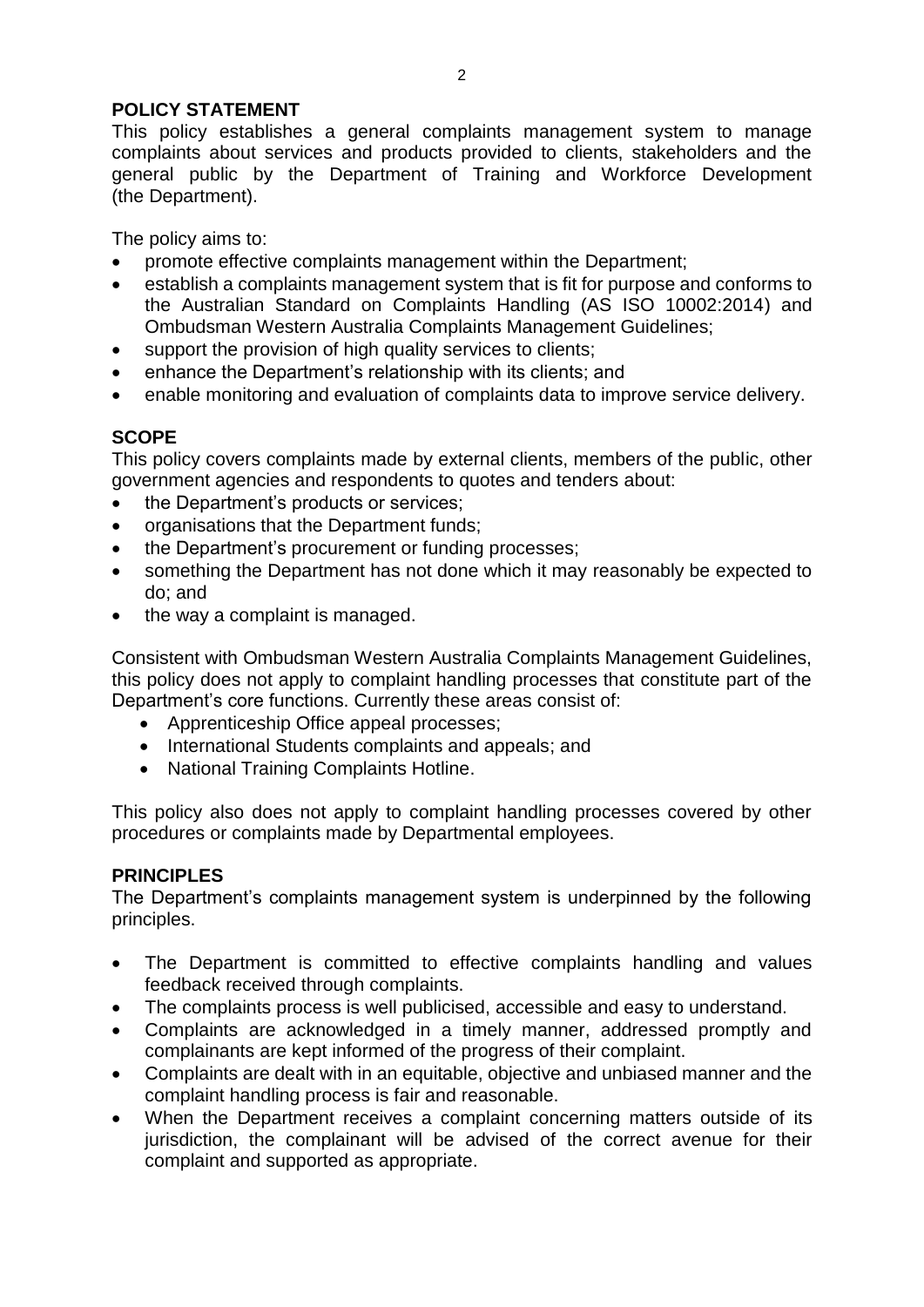- Information related to complaints is confidential and only used for the purposes of addressing the complaint and any follow up actions.
- Complainants will be advised about the resolution of their complaint.
- Complainants will be informed about opportunities for review of the Department's response to complaints.
- Accountabilities for complaints handling are clearly established.
- Complaints are monitored and reported to management and used, wherever possible, to improve Department services, practices and processes.

#### <span id="page-3-0"></span>**BACKGROUND**

The Ombudsman Western Australia Complaints Management Guidelines state that public sector agencies should have in place a complaints management system that conforms to the principles of AS ISO 10002:2014 and a direct link on the front page of their website to information that will assist people to make a complaint.

The Department receives complaints through day to day operational business at a Branch level which are managed in accordance with the local complaints handling process. Complaints may also be made through the Department's website complaints page or by telephone or email.

#### <span id="page-3-1"></span>**DEFINITIONS AND ACRONYMS**

#### <span id="page-3-2"></span>**Complaint**

A complaint is an expression of dissatisfaction with regard to a product, service or procurement or funding process of the Department or the complaints handling procedure, that is not typical of regular communication or feedback. From the viewpoint of the complainant, the involvement of management staff is required to receive a satisfactory resolution to the concern raised.

#### <span id="page-3-3"></span>**Complainant**

A person or organisation making a complaint.

#### <span id="page-3-4"></span>**Resolution**

A complaint is resolved when it is settled or concluded and the parties are notified of the outcome. Resolved does not necessarily mean that the complaint is concluded in favour of any of the parties.

#### <span id="page-3-5"></span>**PROCEDURES**

Complaints should be dealt with promptly, courteously and in accordance with the following established procedures.

#### <span id="page-3-6"></span>**General complaints**

All complaints received from an external source through the Department's website will be received by the Office of the Director General who will:

- acknowledge receipt of the complaint;
- record the complaint on the complaints register; and
- refer the complaint to the responsible area for investigation and resolution.

Complaints may be made:

- in writing, either through the mail, email or website form; or
- verbally, either in person or over the telephone.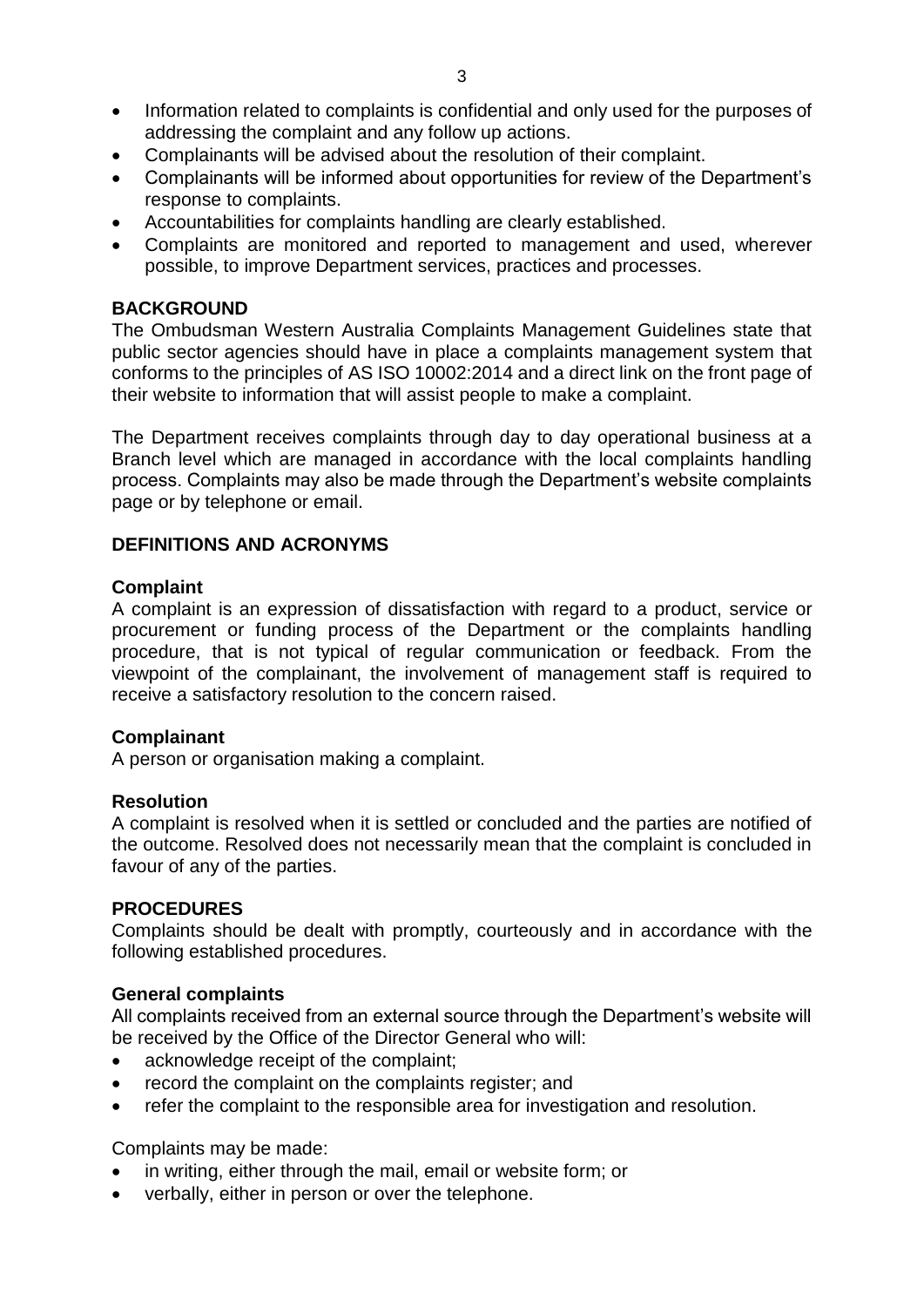A person making a verbal complaint will be asked if they want their complaint treated as a formal complaint and will be encouraged to put their complaint in writing.

Complainants unable to communicate effectively in spoken or written English or due to a disability will be managed in accordance with the Department's Language Services Policy and the Disability Access and Inclusion Plan within available resources.

Complaints about individuals will be handled by the relevant directorate or TAFE college. The responsible area will manage the complaint and resolve it. The complaint should be acknowledged within two working days after being received by the responsible area and resolved within 10 working days where feasible.

The Director General must approve the outcome of the complaints (except those relating to TAFE colleges which, may be resolved directly by the college) prior to the complainant being notified. The complainant must be kept informed of the progress and resolution of their complaint. It may be useful for the responsible area to discuss potential outcomes with the complainant while it is being investigated and resolved.

The responsible area, including TAFE colleges, will advise the Office of the Director General when the complaint is resolved to enable the complaints register to be updated.

Complaints made to employees of the Department during day to day interactions with clients, customers and stakeholders at branch level will be dealt with by the relevant branch. The branch will advise the Office of the Director General when the complaint is received so it can be recorded on the complaints register. Once the complaint is resolved, the relevant area will advise the Office of the Director General so the complaints register can be updated.

A complainant may withdraw their complaint at any time, however, the Department reserves the right to continue to address matters which are raised in the complaint.

Reporting on the number of complaints received, complaint outcomes and timeliness of resolutions will be provided to Corporate Executive quarterly.

#### <span id="page-4-0"></span>**Complaints about a procurement or funding process**

A request to review a procurement or funding process after a contract or funding agreement has been awarded must be made to the Department within 10 working days after the date of the unsuccessful letter for that process.

The complaint must include the reason that the complainant believes the procurement or funding process or decision was wrong or unfair.

The Department must acknowledge receipt of the complaint within two (2) working days by email to the complainant's nominated email address.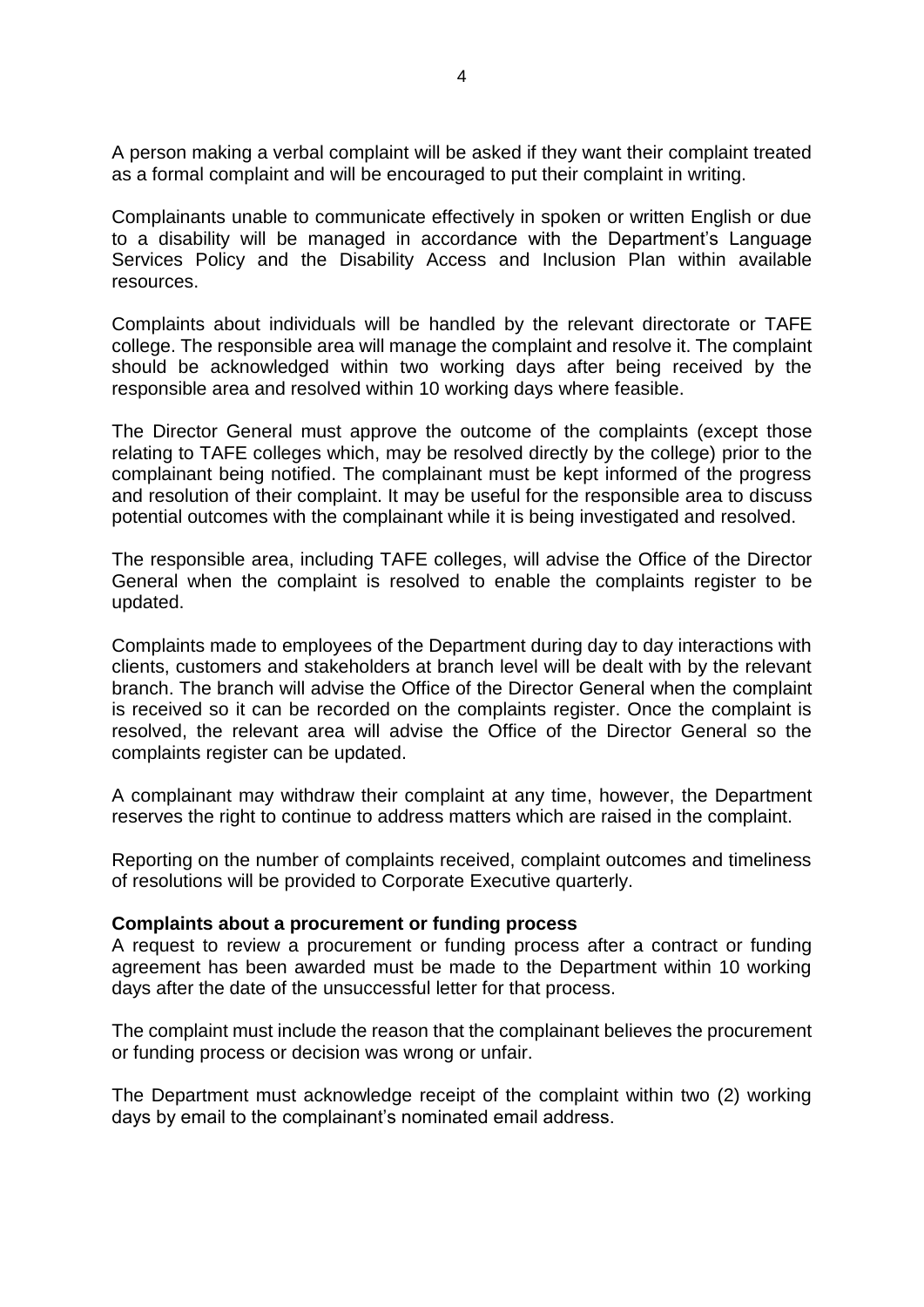A review of a procurement or funding process after contract award or signed funding agreement will only be undertaken if there are reasonable grounds that the decision making process and/or decision maker has:

- Failed to follow the stated process;
- Acted upon or applied a wrong principle;
- Been quided by irrelevant factors;
- Failed to take a material consideration into account either properly or at all; or
- Mistaken the facts.

The Department must advise the complainant in writing of the Department's findings and any proposed actions within 10 working days of the Department receiving the complaint.

Where complaints are unable to be resolved to the satisfaction of the complainant, the complainant may request a review of the outcome. The review will be managed according to the process outlined in the Department's procurement policies.

#### <span id="page-5-0"></span>**Complaints made through third parties**

Where complaints about the Department are received via third party bodies, such as the Ombudsman Western Australia, the Director General will be informed of any matter referred and will approve any response provided by the Department.

#### <span id="page-5-1"></span>**Anonymous complaints**

Anonymous complaints are discouraged. People intending to make an anonymous complaint will be strongly encouraged to provide contact details so the Department can provide progress reports and details on how the complaint has been resolved. Anonymous complaints will be dealt with to the extent they can be, based on the level of information provided by the complainant. People making anonymous complaints will be encouraged to use the Public Interest Disclosure process where appropriate.

#### <span id="page-5-2"></span>**Complaints about TAFE colleges**

Western Australian TAFE colleges are established as independent statutory authorities. The Department does not have the authority to deal with complaints about individual TAFE colleges. Complaints about TAFE colleges that the Department receives will be referred to and managed by the appropriate college. Allegations of a serious nature involving an employee will be referred to the appropriate college Managing Director. Allegations of a serious nature involving matters of a corrupt or criminal nature will be referred to the appropriate college Managing Director, and the Director General will also be informed. The referral of the complaint will be recorded in the complaints register. TAFE colleges will report the outcome of the complaint to the Department which is recorded on the complaints register by the Office of the Director General.

#### <span id="page-5-3"></span>**Complaints from overseas students**

<span id="page-5-4"></span>For complaints from overseas vocational training and education students studying in Australia the provisions of the *Education Services for Overseas Students Act 2011* and related State or Territory legislation apply. Complaints will be referred to TAFE International Western Australia for management and resolution as outlined above.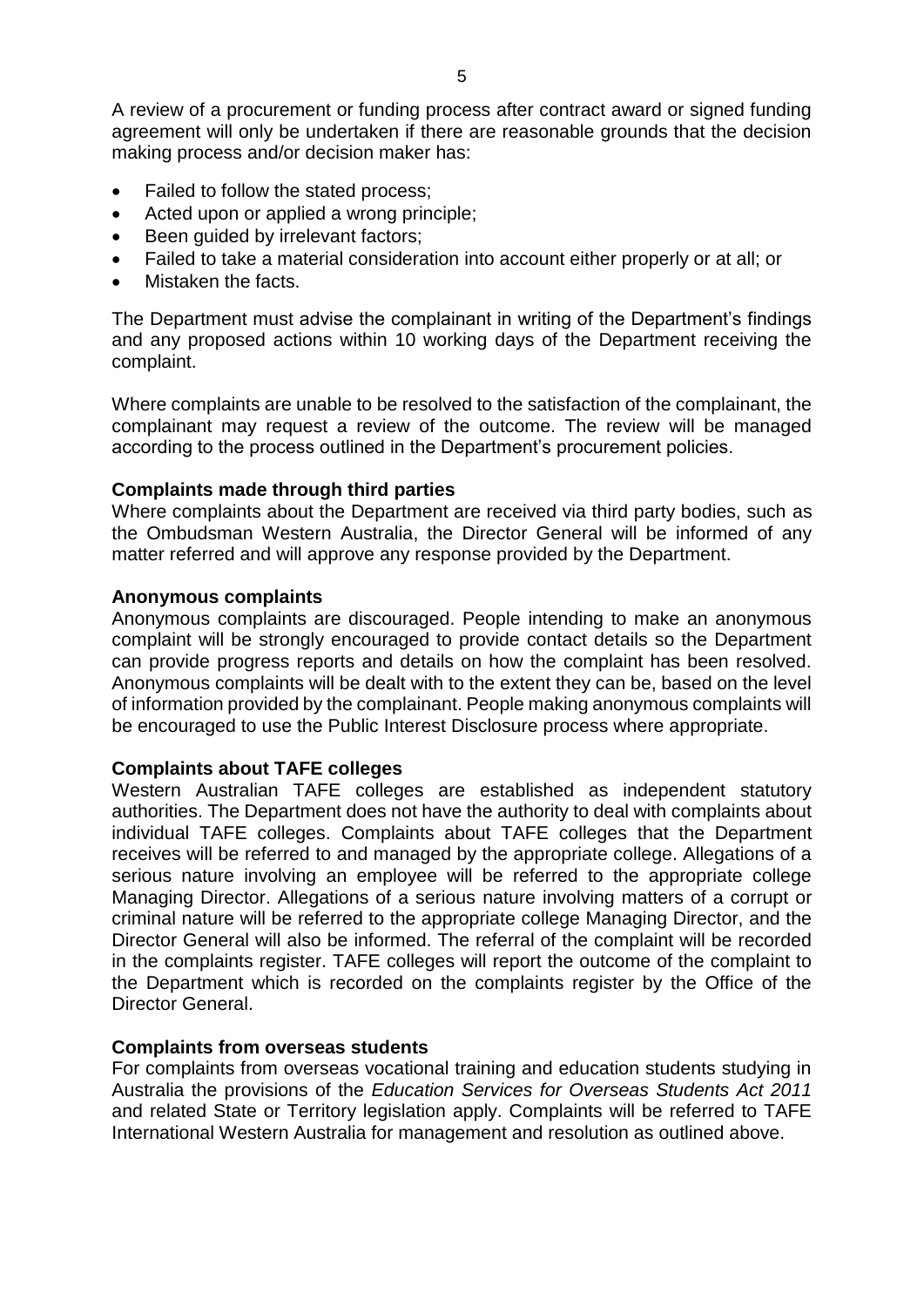## **Unresolved complaints**

Where complaints are unable to be resolved to the satisfaction of the complainant, the complainant should be advised of other avenues to resolve their complaint, such as the Ombudsman.

# <span id="page-6-0"></span>**RIGHTS AND RESPONSIBILITIES**

# <span id="page-6-1"></span>**Rights of complainants**

Complainants have the right to:

- be heard;
- know whether the Department's relevant procedures have been followed;
- be provided with all relevant material to support the complaint, subject to the *Freedom of Information Act 1992*;
- be informed of the complaints handling processes;
- be informed of the Department's decision and the reasons for that decision; and
- know that a genuine, thorough and unbiased examination of the complaint has been undertaken.

# <span id="page-6-2"></span>**Rights of Department employees**

When a complaint from an external source is made about a Department employee, the employee has the right to:

- obtain sufficient detail about the complaint to enable a proper assessment;
- be given sufficient time to respond to the complaint or provide advice; and
- be informed of the Department's decision and the reasons for that decision.

# <span id="page-6-3"></span>**Responsibilities of executive directors**

Executive directors will:

- provide sufficient resources in their directorate to ensure the efficient and effective management of complaints;
- ensure appropriate confidentiality is maintained;
- refer any complaint regarding alleged employee misconduct to the Associate Director Training Sector Labour Relations who will refer any complaint alleging illegal action to the appropriate authority; and
- ensure that details of all complaints are provided to the Office of the Director General for recording on the complaints register.

## <span id="page-6-4"></span>**Responsibilities of managers**

Managers will:

- ensure relevant employees have appropriate skills to manage complaints;
- ensure that complaints are dealt with in accordance with this policy;
- identify and manage repetitive complaints;
- evaluate data and determine the causes of complaints and whether remedial action is required; and
- develop and implement continuous improvements to services and products that are the cause of complaints within their area of responsibility.

## <span id="page-6-5"></span>**Responsibilities of the Office of the Director General**

The Office of the Director General will:

- maintain a register for complaints received by the Department;
- receive all complaints lodged through the Department's website;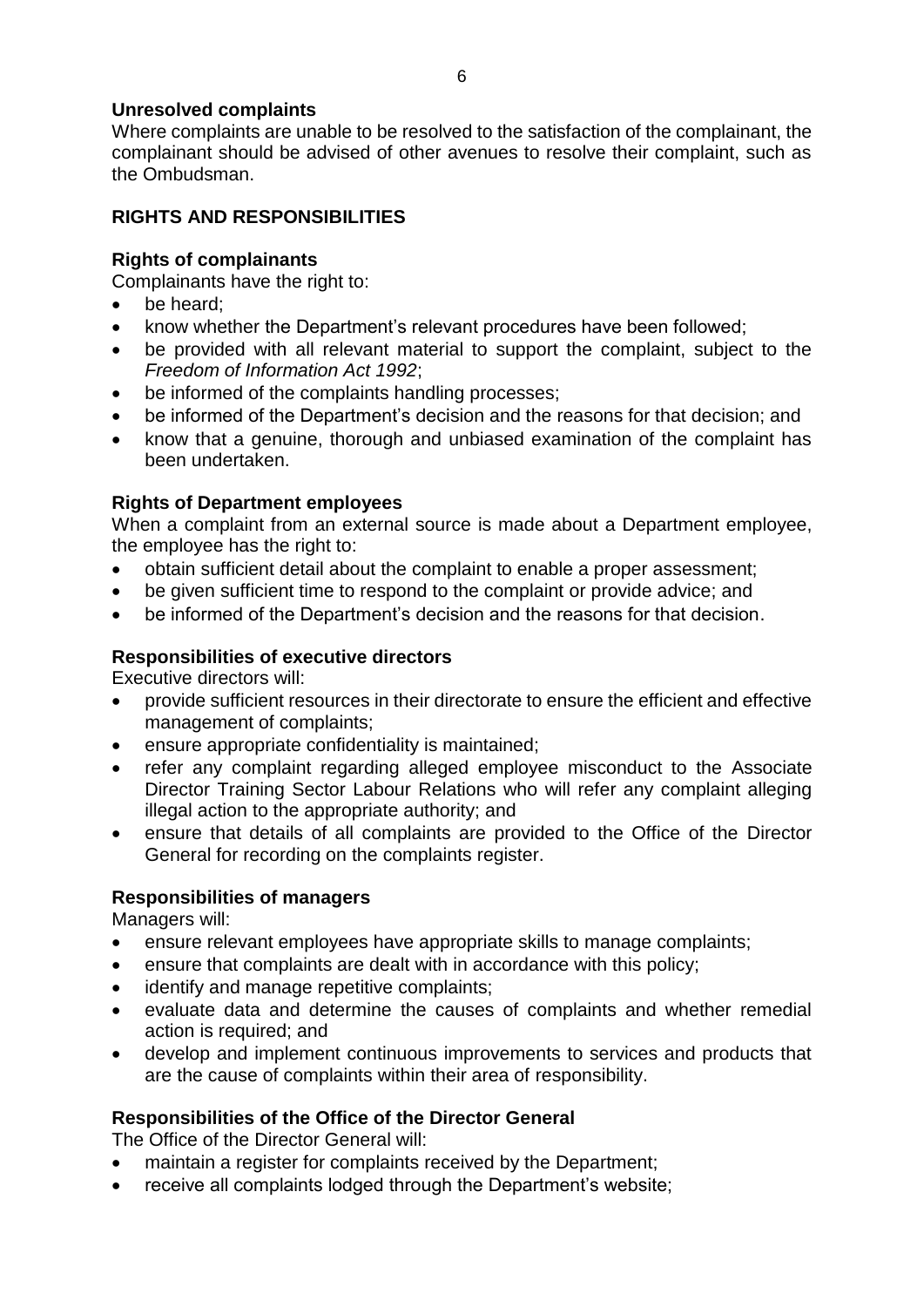- provide advice and assistance to managers and employees as required;
- evaluate the data, identify repetitive complaints and recommend continuous improvements to services and products; and
- provide periodic reports on all complaints to the Director General and Corporate Executive.

# <span id="page-7-0"></span>**RELATED POLICIES AND OTHER RELEVANT DOCUMENTS**

- Code of Conduct
- Public Sector Code of Ethics
- DTWD Internal Complaints Management Policy
- DTWD Language Services Policy
- DTWD Disability Access and Inclusion Plan 2017-2021
- DTWD Procurement of Goods and Services Policy
- DTWD VET Procurement Policy
- Apprenticeship Office Dispute Resolution Guidelines
- DTWD Apprenticeship and Traineeship Policy *6.7.2: Complaints and appeals*
- TAFE International WA International Student Complaints and Appeals Policy
- Training Accreditation Council WA Complaints About Registered Training Organisations Policy
- Australian Skills Quality Authority Managing Complaints About Providers Policy
- Australian Standard on Complaints Handling AS ISO 10002:2014
- Ombudsman Western Australia Complaints Management Guidelines
- Ombudsman Western Australia Guidelines on Complaint Handling

# <span id="page-7-1"></span>**RELEVANT LEGISLATION**

- *Public Sector Management Act 1994*
- *National Vocational Education and Training Regulator Act 2011*
- *Vocational Education and Training Act 1996*
- *Education Services for Overseas Students Act 2011*
- *Equal Opportunity Act 1984*
- *Freedom of Information Act 1992*
- *Procurement Act 2020*

## <span id="page-7-2"></span>**REVIEW DATE**

24 November 2023

## <span id="page-7-3"></span>**CONTACT INFORMATION**

For general complaints management enquiries:

Office of the Director General Telephone: 6551 5011 Email: director.general@dtwd.wa.gov.au

For procurement or funding process complaints enquiries:

Procurement and Programs Email: Procurement@dtwd.wa.gov.au